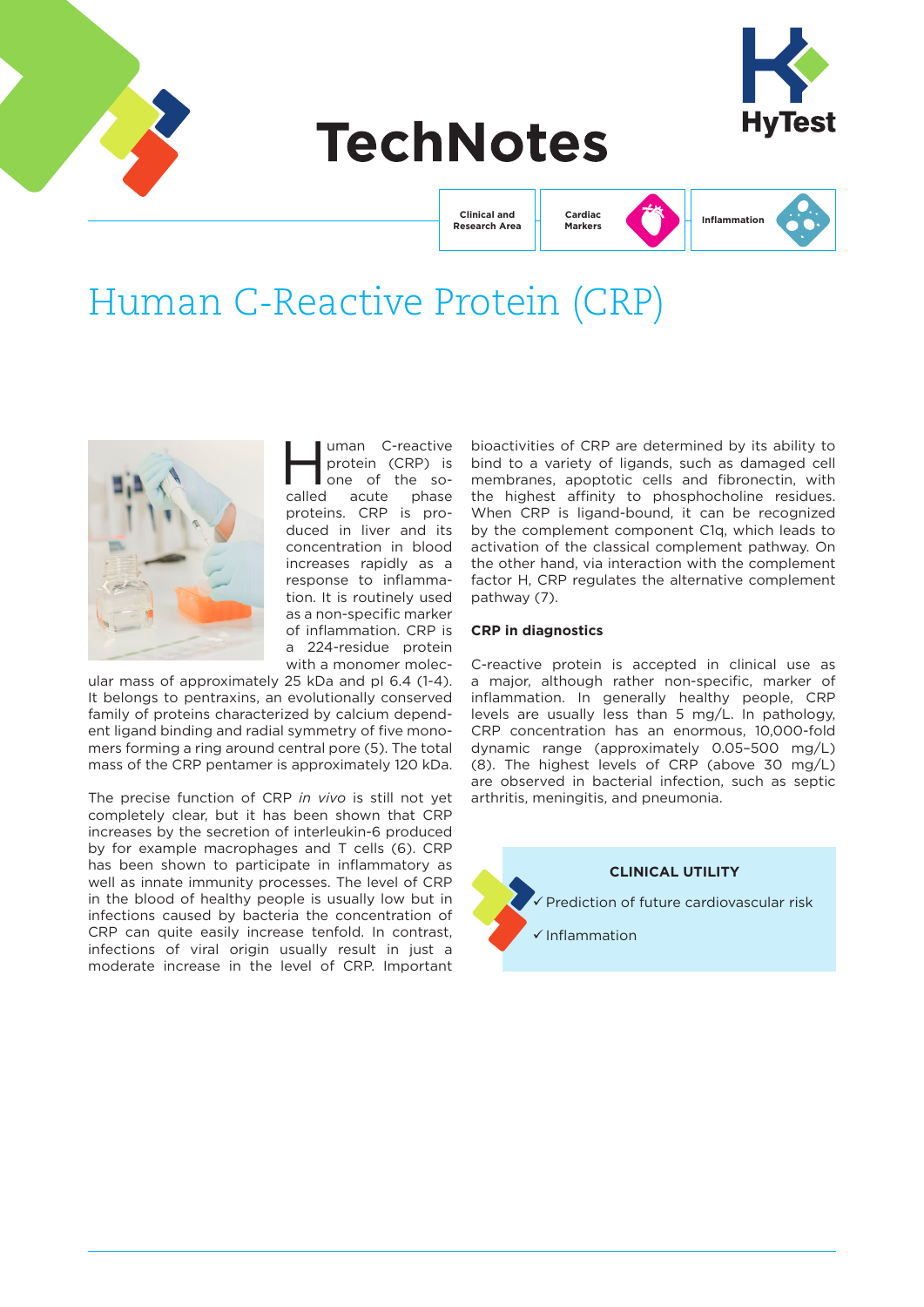In 2003, the Centers for Disease Control and Prevention (CDC) and the American Heart Association (AHA) issued a statement that identified CRP as the inflammatory marker best suited for use in current clinical practice to assess cardiovascular risk (9). Many epidemiologic studies have indicated that CRP is a strong independent predictor of future cardiovascular events, including myocardial infarction, ischemic stroke, peripheral vascular disease, and sudden cardiac death without known cardiovascular disease (as reviewed by Clearfield (10)). The CDC/ AHA guidelines support the use of CRP in primary prevention and set cutoff points according to relative risk categories: low risk (<1.0 mg/L), average risk  $(1.0-3.0 \text{ mg/L})$ , and high risk  $(>3.0 \text{ mg/L})$ . This is why present-day high sensitivity CRP (hsCRP) assays are aimed at nanogram per milliliter (ng/ml) CRP level distinction, whereas traditional CRP measurement detects the range of 10 to 1,000 mg/L (11).

The elevated CRP-levels can be seen in diseases described in Table 1. The routine clinical use of CRP measurement includes for example screening test for organic diseases, assessment of disease activity in inflammatory conditions, diagnosis and management of infections, and differential diagnosis or classification of inflammatory disease (12).

## **Reagents for hsCRP assay development**

HyTest's monoclonal antibodies have been used in novel immunometric assays that achieve excellent sensitivity with linear detection range from 0.025 mg/L to 2.5 mg/L in a magnetic biosensor assay (13) and from 0.01 mg/L to 50 mg/L in an immunochemiluminometric assay (14). In both assays, the detection limit was 0.004 mg/L. A detection limit of 0.0011 mg/L was reached in a solidphase sandwich fluorescence immunoassay using nanocrystals (15). Our best pairs C2cc-C6cc and C5- CRP135cc and several others provide 10,000-fold linearity in experimental immunofluorometric assays. Our antibodies could be used for the development of hsCRP assays for different diagnostic platforms. In addition to monoclonal antibodies, we also provide recombinant human CRP and CRP-free serum.

| Infections                          | <b>Bacterial</b><br>Systemic/Severe fungal                                                                                                                                                                              |
|-------------------------------------|-------------------------------------------------------------------------------------------------------------------------------------------------------------------------------------------------------------------------|
| Allergic complications of infection | Rheumatic fever<br>Erythema nodosum                                                                                                                                                                                     |
| Inflammatory disease                | Rheumatoid arthritis<br>Juvenile chronic arthritis<br>Ankylosing spondylitis<br>Psoriatic arthritis<br>Systemic vasculitis<br>Polymyalgia rheumatica<br>Reiter disease<br>Crohn disease<br>Familial Mediterranean fever |
| <b>Necrosis</b>                     | Myocardial infarction<br>Tumor embolization<br>Acute pancreatitis                                                                                                                                                       |
| Trauma                              | Surgery<br><b>Burns</b><br>Fractures                                                                                                                                                                                    |
| Malignancy                          | Lymphoma<br>Carcinoma<br>Sarcoma                                                                                                                                                                                        |

**Table 1. CRP responses in disease. Major acute-phase CRP response.**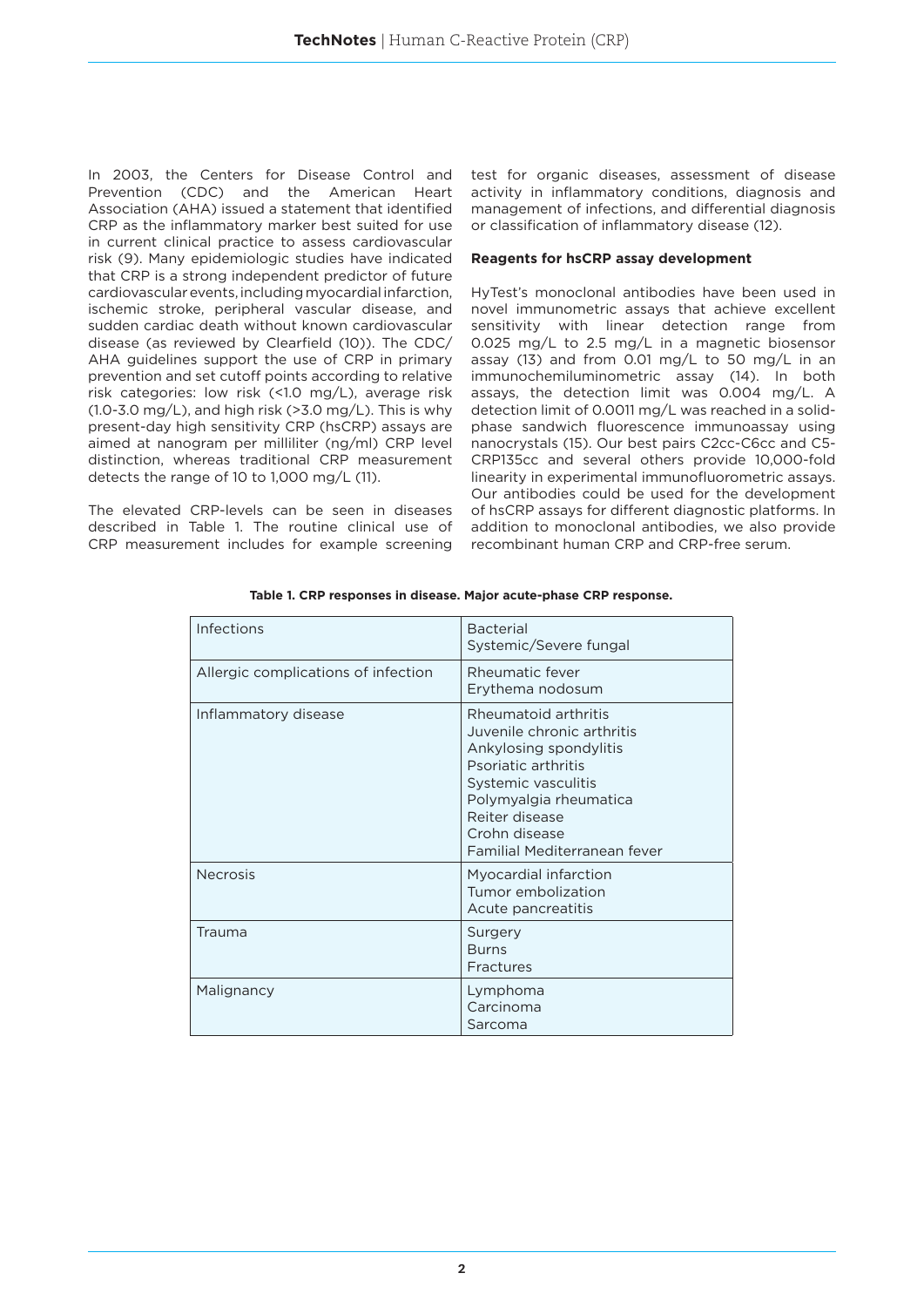## **Monoclonal antibodies specific to CRP**

## **Applications**

In native CRP molecule each protomer has two coordinated Ca<sup>2+</sup> ions (16). HyTest offers anti-CRP MAbs which are either sensitive or insensitive to the absence of  $Ca^{2+}$  in the solution. Some of our antibodies recognize antigen only in the presence of Ca<sup>2+</sup> (MAbs C3, C4cc). The majority of HyTest MAbs do not depend on  $Ca<sup>2+</sup>$  presence in sandwich immunoassay and are able to efficiently recognize antigen even in the presence of EDTA in the tested sample (MAbs C1, C2cc, C5, C6cc, C7, CRP11, CRP30cc, CRP36, CRP135cc, CRP169).

All HyTest anti-CRP MAbs were tested in different immunological applications.

## **Direct ELISA**

All HyTest anti-CRP MAbs were tested in direct ELISA and all of them recognize native CRP with high sensitivity. Most of the antibodies recognize native CRP both in the presence and absence of  $Ca<sup>2+</sup>$ , while MAb C3 binds to CRP only in Ca<sup>2+</sup> presence (Fig. 1 and Fig. 2).



**Figure 1. Interaction of MAb CRP11 with human native CRP in direct ELI-SA.** 100 ng of native CRP per well was coated onto wells in Tris-buffered saline, containing 2 mM CaCl $_2$  or 5 mM EDTA.



**Figure 2. Interaction of MAb C3 with human native CRP in direct ELISA.** 100 ng of native CRP per well was coated onto wells in Tris-buffered saline, containing 2 mM CaCl $_2$  or 5 mM EDTA.

## **CRP immunodetection in Western blotting**

MAbs C1, CRP11, CRP36 and CRP169 recognize human CRP in Western blotting after antigen transfer onto nitrocellulose membrane. Results of experiments illustrating CRP immunodetection in Western blotting by MAbs CRP36 and CRP169 are presented in Fig. 3.



**Figure 3. Immunodetection of C-reactive protein using anti-CRP MAbs in Western blotting after SDS gel electrophoresis.** Native CRP was loaded onto gel in non-reducing (A) or reducing (B) conditions. After electrophoresis protein was transferred from the gel onto nitrocellulose membrane and probed with MAbs CRP36 and CRP169.

A: CRP in non-reducing conditions after SDS gel electrophoresis according to Taylor and van der Berg (14).

B: CRP after SDS gel electrophoresis in reducing conditions.

For visualization of MAb-CRP complex anti-mouse IgG conjugated with HRP and 3,3-Diaminobenzidine tetrahydrochloride (DAB) as HRP substrate were used.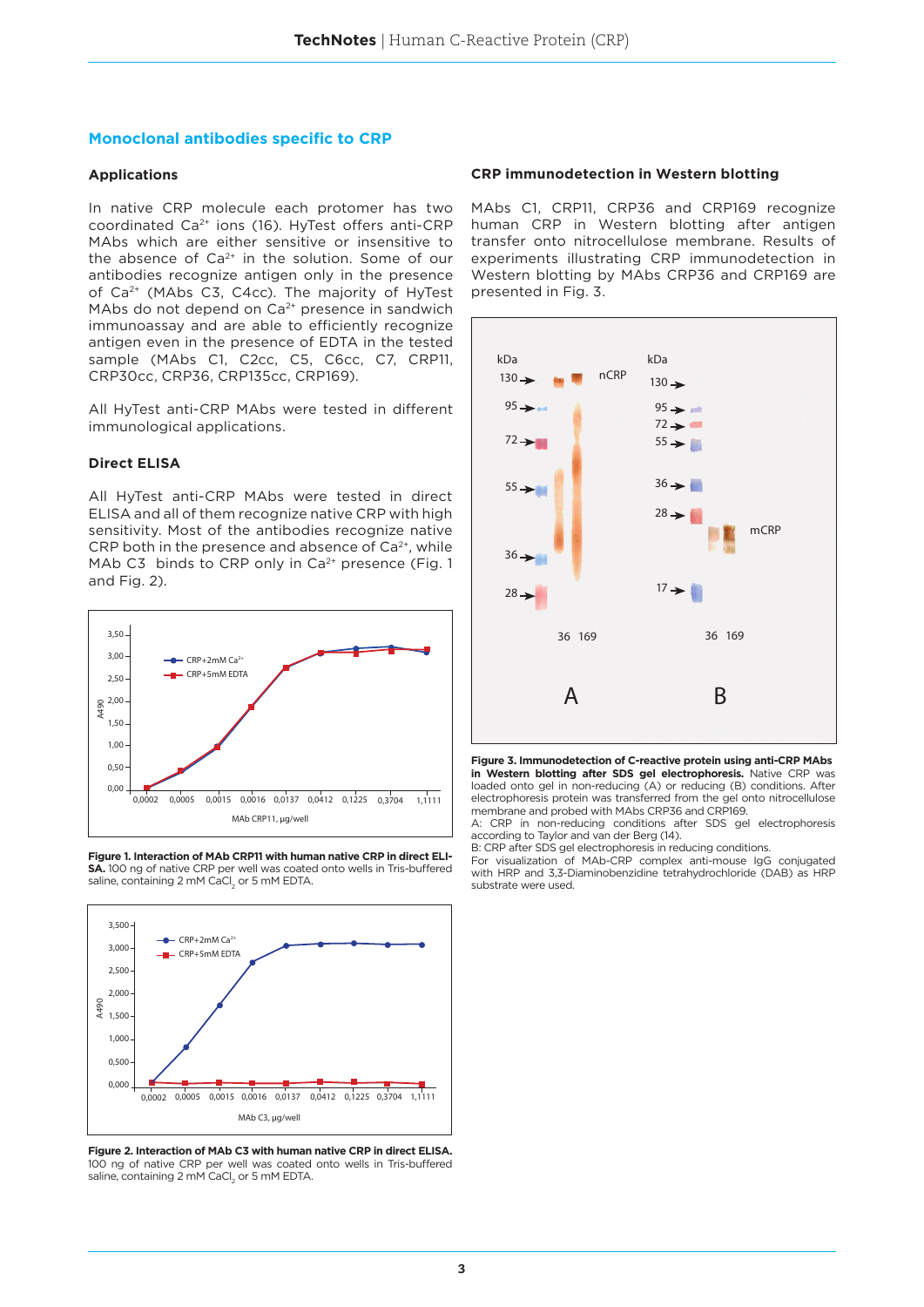### **High sensitivity CRP sandwich immunoassay**

All MAbs were tested in sandwich fluoroimmunoassay as capture and detection antibodies with normal human serum (NHS) in the presence and absence of Ca<sup>2+</sup> ions. The best pairs recommended for use are (outlined as capture - detection):

 C2cc – C6cc C5 – C6cc C7 – C6cc C5 – CRP135cc CRP30cc – CRP135cc C3 - C6cc (Ca<sup>2+</sup>-sensitive assay) C2cc - C4cc (Ca<sup>2+</sup>- sensitive assay)

The representative calibration curves for pairs C2-C6 and C5-CRP135 are shown on Fig. 4 and Fig. 5, respectively. HyTest's MAbs recognize CRP antigen with excellent sensitivity and good kinetics; the linearity range is over four orders of magnitude.



**Figure 4. Immunodetection of CRP standard in sandwich immunoassay by MAb pair C2-C6.**

MAb C2 is biotinylated, MAb C6 is labeled with stable Eu<sup>3+</sup> chelate.

Mixture of antibodies and antigen samples (100 μl) was incubated for 10 min at room temperature in streptavidin coated plates.



#### **Figure 5. Immunodetection of CRP in sandwich immunoassay by MAb pair C5-CRP135.**

MAb C5 is biotinylated,

MAb CRP135 is labeled with stable  $Eu<sup>3+</sup>$  chelate.

Mixture of antibodies and antigen samples (100 μl) was incubated for 30 min at room temperature in streptavidin coated plates.

Several of HyTest's MAb pair recommendations are sensitive to the presence of EDTA in the solution, whereas others are not affected by this presence (Fig. 6). The pair C5-CRP135 as well as some others could be used both in the presence and absence of Ca<sup>2+</sup> ions. The C3-C6 MAbs combination is strongly calcium-dependent.



**Figure 6. Influence of EDTA on CRP measurements.** Two different MAb pairs were used in a sandwich immunoassay. Pair C3-C6 (left) shows a dependence on Ca<sup>2+</sup> as it fails to recognize CRP in the presence of EDTA. In contrast, pair C5-CRP135 (right) is unaffected by EDTA in the solution. Normal human serum supplemented with 2 mM CaCl<sub>2</sub> or 5 mM EDTA was used as the source of CRP.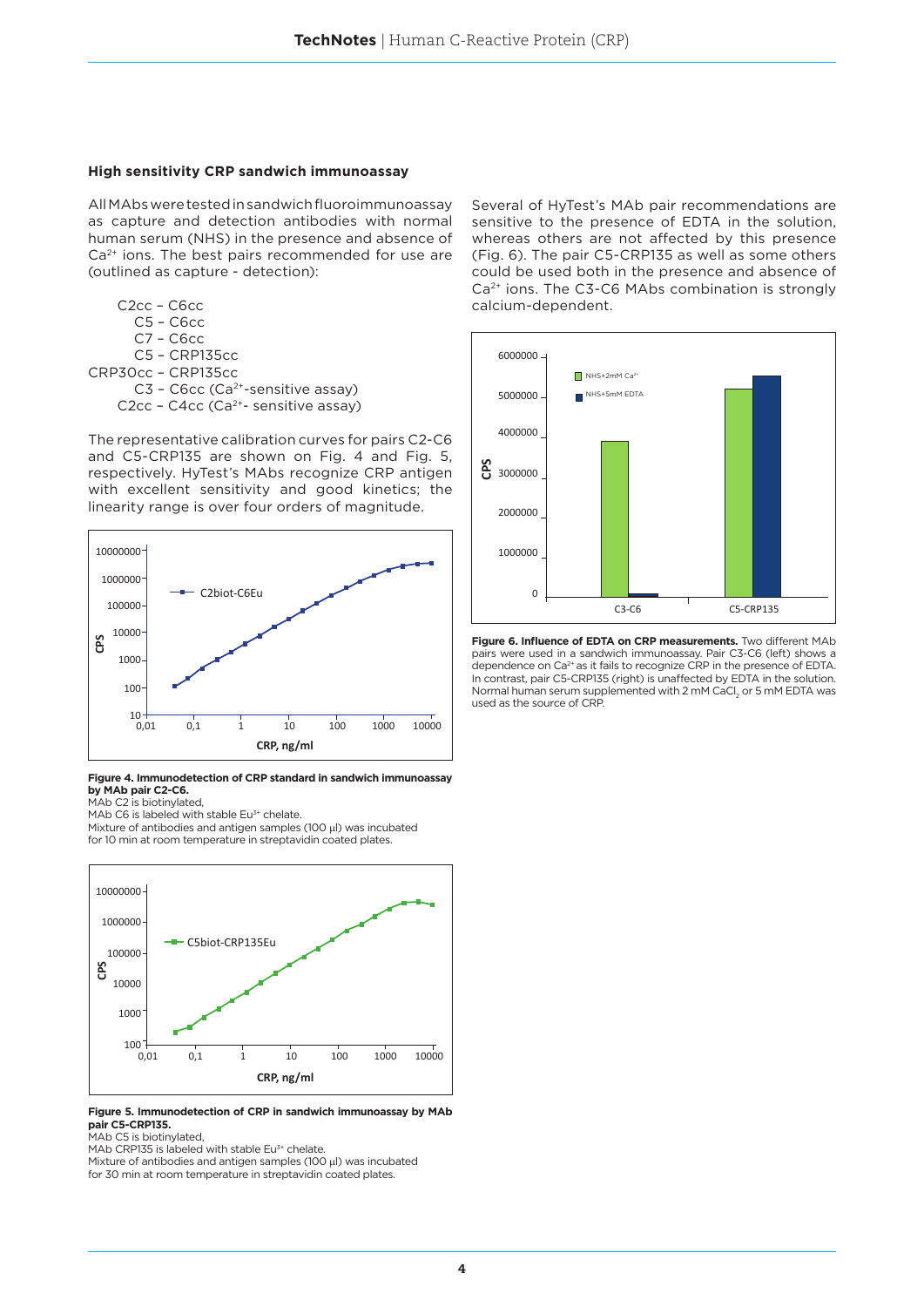## **Affinity information**

For some applications, such as turbidimetry, nephelometry and competitive immunoassay, affinity constants of utilized antibodies needs to be estimated. HyTest offers a panel of MAbs with different affinity (Table 2) and we have estimated affinity constants for some of HyTest anti-CRP MAbs by using the Biacore® technique. Biacore methodology is based on the surface-enhanced plasmon resonance effect. It enables the assessment of interaction between two partners in real-time. Rate constants of associations and dissociation could be visualized, and affinity constant could therefore be derived. The kinetics of our selected monoclonal antibodies varies which makes them suitable for wide dynamic range CRP immunoassay development. The selected kinetic values of our anti-CRP antibodies are visualized in Figure 7.

| <b>MAb</b>        | Kon $(1/Ms)$        | Koff $(1/s)$         | Kd (M)                |
|-------------------|---------------------|----------------------|-----------------------|
| C <sub>2</sub> cc | $2.3 \times 10^{5}$ | $4.4 \times 10^{-4}$ | $1.93 \times 10^{-9}$ |
| C <sub>5</sub>    | $1.3 \times 10^{5}$ | $2.2 \times 10^{-3}$ | $1.7 \times 10^{-8}$  |
| CRP30cc           | $9.3 \times 10^{3}$ | $4.0 \times 10^{-3}$ | $4.3 \times 10^{-7}$  |
| CRP135cc          | $1.5 \times 10^{5}$ | $6.6 \times 10^{-4}$ | $4.4 \times 10^{-9}$  |



Figure 7. Kinetic values of selected HyTest anti-CRP MAbs. The on-rate values are shown on the left side axis and off-rate values are shown on the right side axis for selected HyTest anti-CRP MAbs (Cat.# 4C28/4C28cc).

**Table 2. Affinity constants of selected HyTest anti-CRP MAbs.**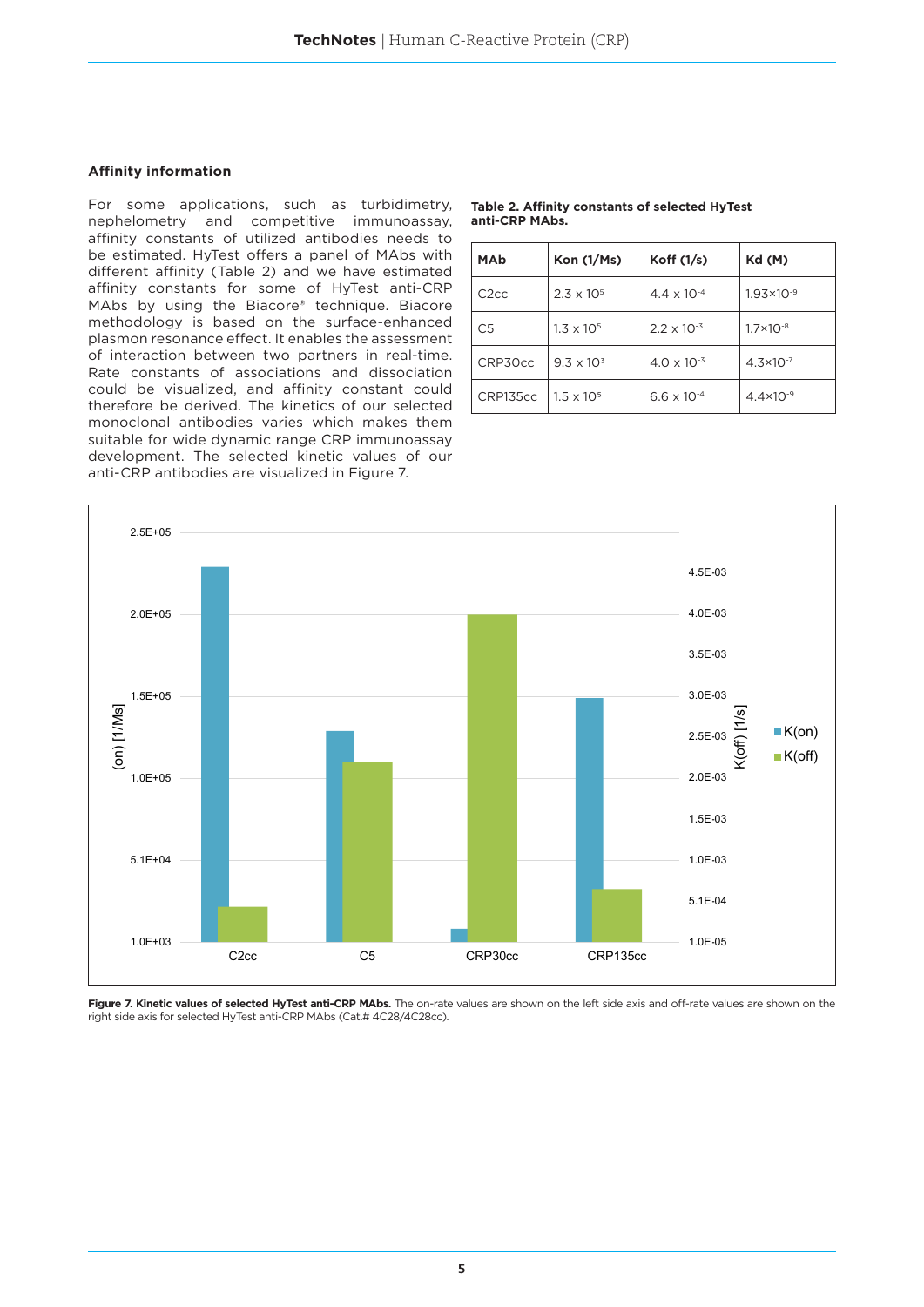#### **Recombinant human CRP**

*De novo* hepatic synthesis of CRP starts rapidly after a single systemic stimulus and the serum concentrations rise above 5 mg/mL in approximately 6 hours and reaches a peak in about 48 hours. In plasma the half-life of CRP is about 19 hours and is constant under all health and disease conditions  $(12)$ .

Therefore, the concentration of circulating CRP is solely dependent on the synthesis rate, which respectively directly reflects the intensity of the pathological processes stimulating the CRP production (17).

HyTest recombinant human CRP is expressed in mammalian cells and purified in native conditions that excludes renaturation steps. Recombinant human CRP is purified by affinity chromatography with phosphatidylcholine matrix that confirms functional activity of the recombinant protein. Our recombinant human CRP (Cat.# 8CR8) does not contain any tags. The protein presentation is optimized for storage in liquid state. The purity of the protein is >95%, Fig. 8.

Recombinant human CRP is immunochemically active in different sandwich immunoassay pairs using HyTest antibodies, Fig. 9.

| kDa     | $\overline{3}$<br>$\overline{2}$<br>$1^{\circ}$ |
|---------|-------------------------------------------------|
| $250 -$ |                                                 |
| $130 -$ |                                                 |
| $100 -$ |                                                 |
| $70 -$  |                                                 |
| $55-$   |                                                 |
| $35 -$  | <b>COMMERCIA</b>                                |
| $25 -$  |                                                 |
| $15 -$  | <b>Contractor</b>                               |
| $10 -$  |                                                 |

**Figure 8. SDS-PAGE of recombinant human CRP in reducing conditions.** 1) molecular weight markers

2) recombinant human CRP, 2 µg

3) recombinant human CRP, 5 µg



**Figure 9. Calibration curve for the recombinant human CRP.** A) Calibration curve obtained with CRP30cc-CRP135cc and B) with C2cc-C4cc (capture-detection) sandwich immunoassays. The capture antibodies were adsorbed on the immunoassay microplates. A mixture of antigen and detection antibodies labelled with Eu<sup>3+</sup> stable chelate was incubated for 30 minutes at room temperature.

## **CRP free serum**

CRP free serum is prepared from pooled normal human serum by immunoaffinity chromatography. The matrix for affinity sorbent utilizes three monoclonal antibodies with different epitope specificity. According to internal sandwich immunoassay testing the CRP free serum contains less than 0.02 µg/ml of human CRP (Fig. 10). CRP free serum can be used as a matrix for standard and calibrator preparations.



**Figure 10. CRP level in normal human serum and in CRP free serum detected in sandwich-immunoassay.** 1. Buffer, 2. Initial signal in normal human serum 25 fold diluted (corresponds to 4 μg/ml of CRP), 3. Residual signal in CRP free serum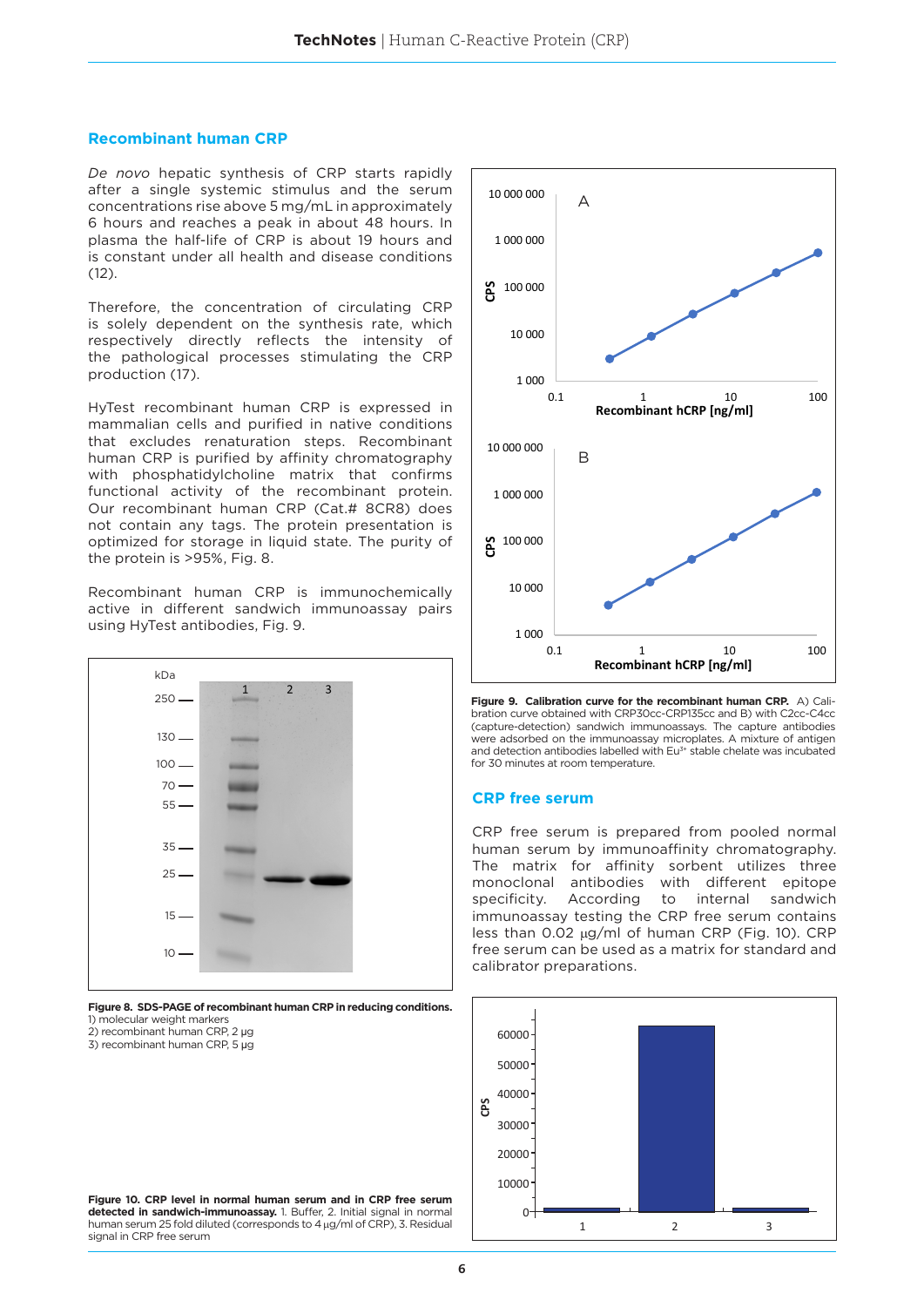## **References**

- **1. Yasojima Koji et al.** " Generation of C-Reactive Protein and Complement Components in Atherosclerotic Plaques." Am J Pathol. 2001 March; 158(3): 1039–1051.
- **2. Kobayashi S, Inoue N, et al.** "Interaction of oxidative stress and inflammatory response in coronary plaque instability: important role of C-reactive protein." Arterioscler Thromb Vasc Biol 2003, 23:1398–1404.
- **3. Ciubotaru I., Potempa L.A., Wander R.C.** "Production of Modified C-Reactive Proteinin U937-Derived Macrophages". Exp Biol Med (Maywood) 2005, 230(10):762-70.
- **4. Diehl E. E. et al.** "Immunohistochemical Localization of modified C-reactive protein antigen in normal vascular tissue." American Journal of the Medical Sciences 2000; 319(2):79.
- **5. Hirschfield G.M., Pepys M.B.** "C-reactive protein and cardiovascular disease: new insights from an old molecule." Q J Med 2003; 96:793-807.
- **6. Thompson D., Pepys M.B., Wood S.P.** "The physiological structure of human Creactive protein and its complex with phosphocholine." Structure 1999; 7:169-177.
- **7. Bıro A. et al.** "Studies on the interactions between C-reactive protein and complement proteins" Immunology 2007 May;121(1):40-50.
- **8. Lowe G.D.O., Pepys M.B.** "C-Reactive Protein and Cardiovascular Disease: Weighing the Evidence" Current Atherosclerosis Reports 2006, 8:421–428.
- **9. Ridker P.M.** "C-reactive protein: a simple test to help predict risk of heart attack and stroke" Circulation. 2003; 108:e81-e85.
- **10. Clearfield M.B.** "C-reactive protein: a new risk assessment tool for cardiovascular disease" JAOA 2005; 105(9):409- 416.
- **11. Pearson T.A et al.** "Markers of inflammation and cardiovascular disease: application and public health practice: A statement for healthcare professionals from the Centers for Disease Control and Prevention and the American Heart Association". Circulation 2003 Jan 28;107(3):499-511.
- **12. Pepys M.B & Hirschfield G.M.** "C-reactive protein: a critical update." J Clin Invest Jun 2003;111(12):1805-1812.
- 13. Meyer M.H. et al. "CRP determination based on a novel magnetic biosensor."Biosens Bioelectron 2007 Jan 15; 22(6):973-9.
- **14. Shiesh S.C. et al.** "Determination of C-reactive protein with an ultra-sensitivity immunochemiluminometric assay". J Immunol Methods 2006 Apr 20;311(1-2):87-95.
- **15. Sin K.K. et al.** "Fluorogenic nanocrystals for highly sensitive detection of C-reactive protein." IEE Proc Nanobiotechnol 2006 Jun;153(3):54-8.
- **16. Karolina E. Taylor and Carmen W. van den Berg** "Structural and functional comparison of native pentameric, denatured monomeric and biotinylated C-reactive protein." Immunology 2006; 120, 404–411.
- 17. Gershov D. et al. "C-reactive protein binds to apoptic cells, protects the cells from assembly of the terminal complement components, and sustains an antiinflammatory innate immune response: implications for systemic autoimmunity." J Exp Med 2000;192:1353-1363.